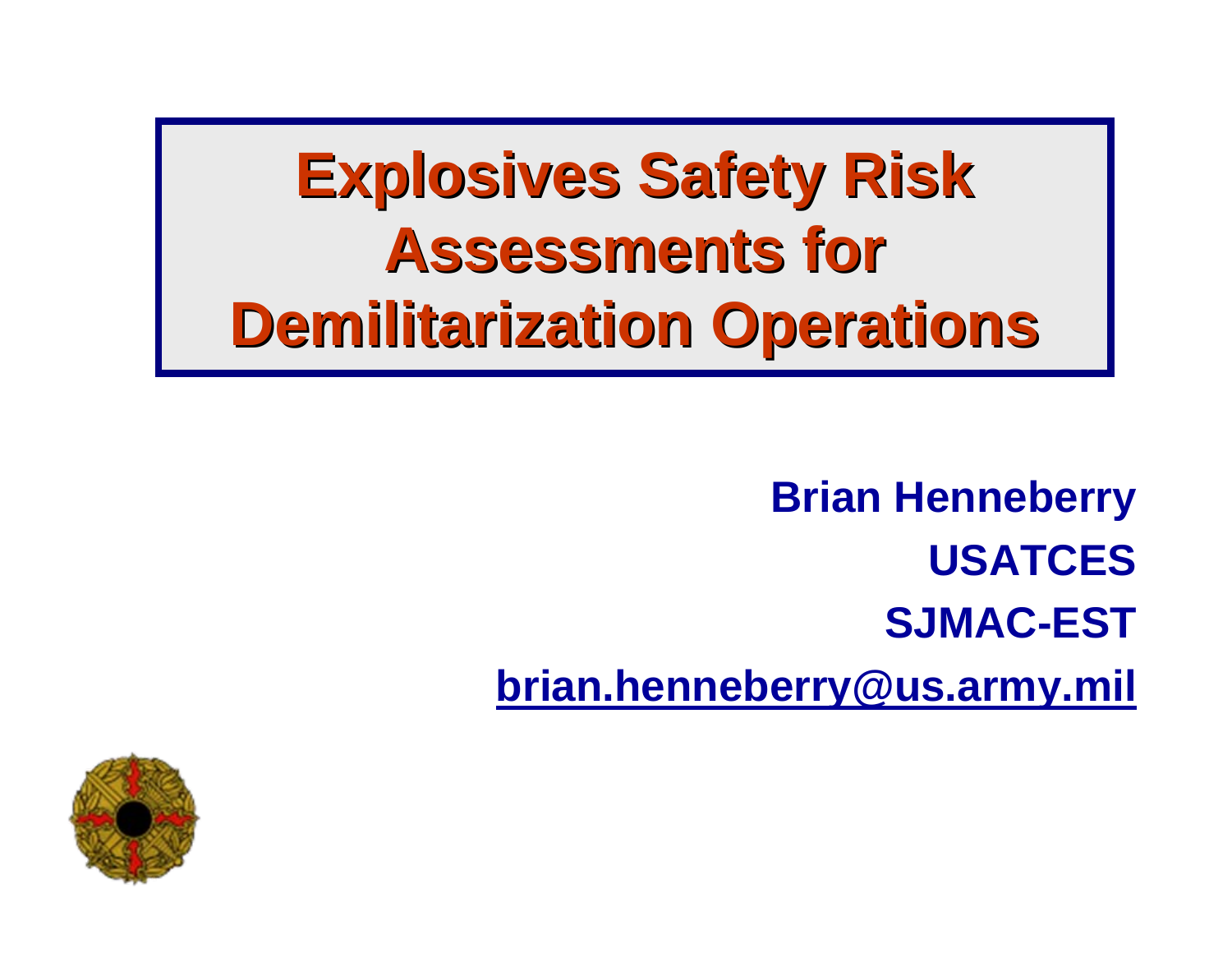

### **Definitions Definitions**

#### 9 **DOD 4145.26-M defines Hazard Analysis as "**The logical, systematic examination of an item, process, condition, facility, or system to identify and analyze the probablility, causes, and consequences of potential or real hazards.

9 **DA Pamphlet 385-64 defines Risk Assessment as "**The evaluation of the risk associated with an activity which may include one or more analysis methodologies."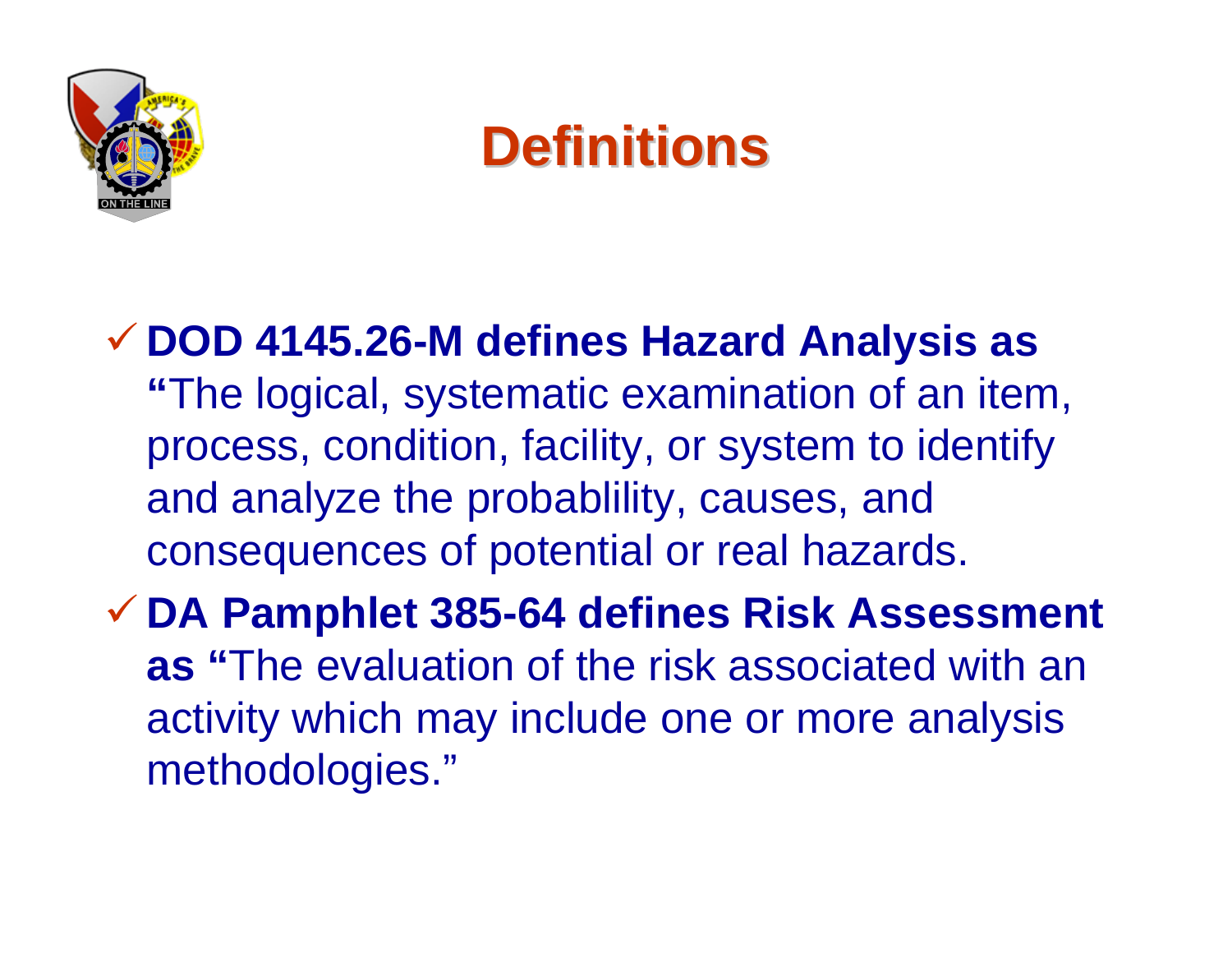

### **Introduction Introduction**

- 9 **DOD 6055.9-STD, DA Pamphlet 385-64, and DOD 4145.26-M all require that risk assessments and/or hazards analysis be performed on all new or modified ammunition/explosives operations.**
- 9 **USATCES' experience shows:**
	- ¾**That the level of rigor and attention to detail in risk assessments/hazards analysis varies widely in the ammunition community. This includes demilitarization operations.**
	- ¾**That the assessment ends when a operation begins.**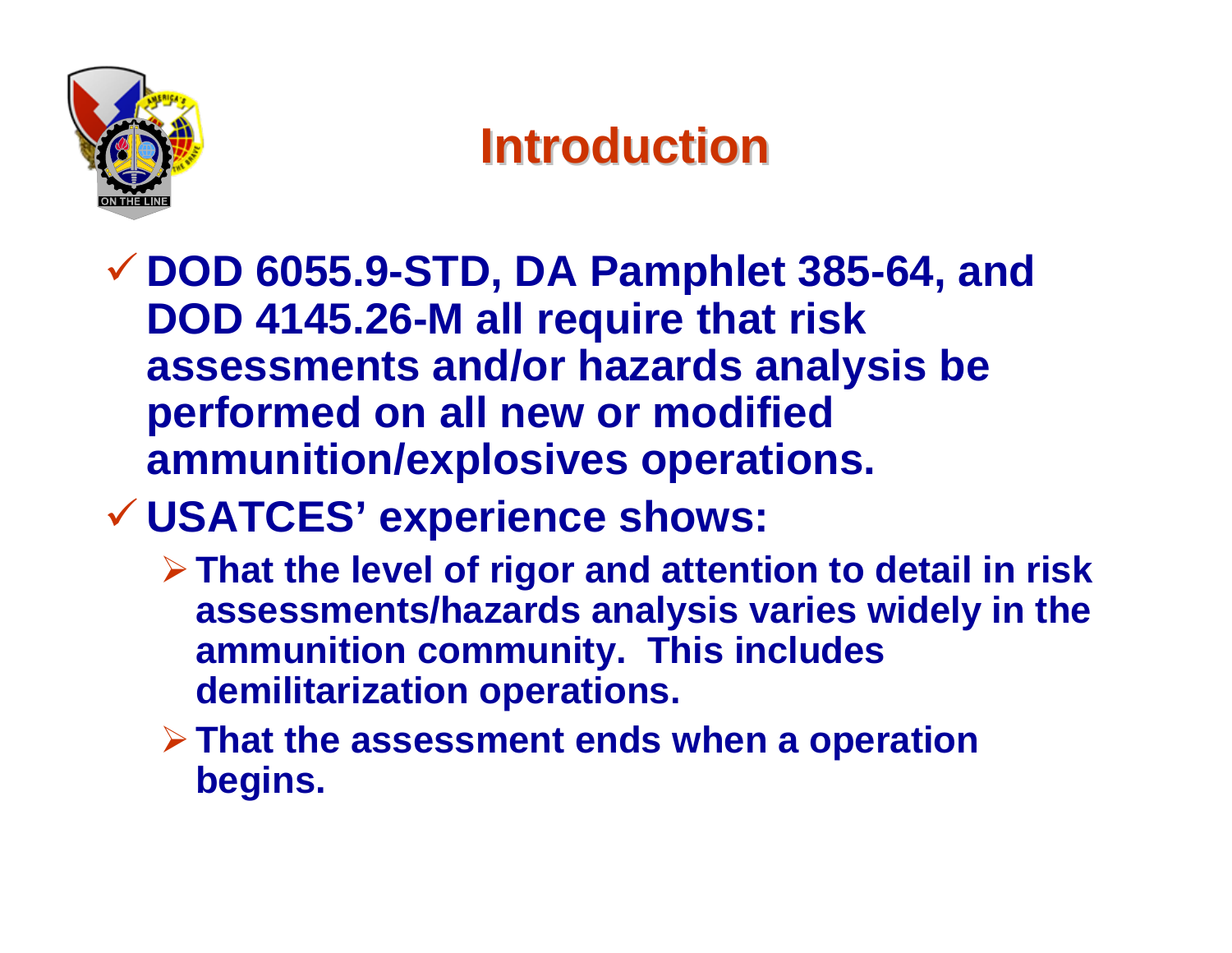

**Risk Assessment Risk Assessment**

#### 9 **DA Pamphlet 385-64, Chapter 2 requires a hazards analysis and risk assessment for all ammunition operations**

#### ¾**The assessment will review such factors as—**

- z **Initiation sensitivity**
- z **Quantity of materials**
- z **Heat output**
- z **Rate of burning**
- z **Potential ignition and initiation sources**
- **Protection capabilities of shields, various types of clothing, and fire protection systems**
- z **The acute and chronic health hazards of hot vapors and combustion products on exposed personnel.**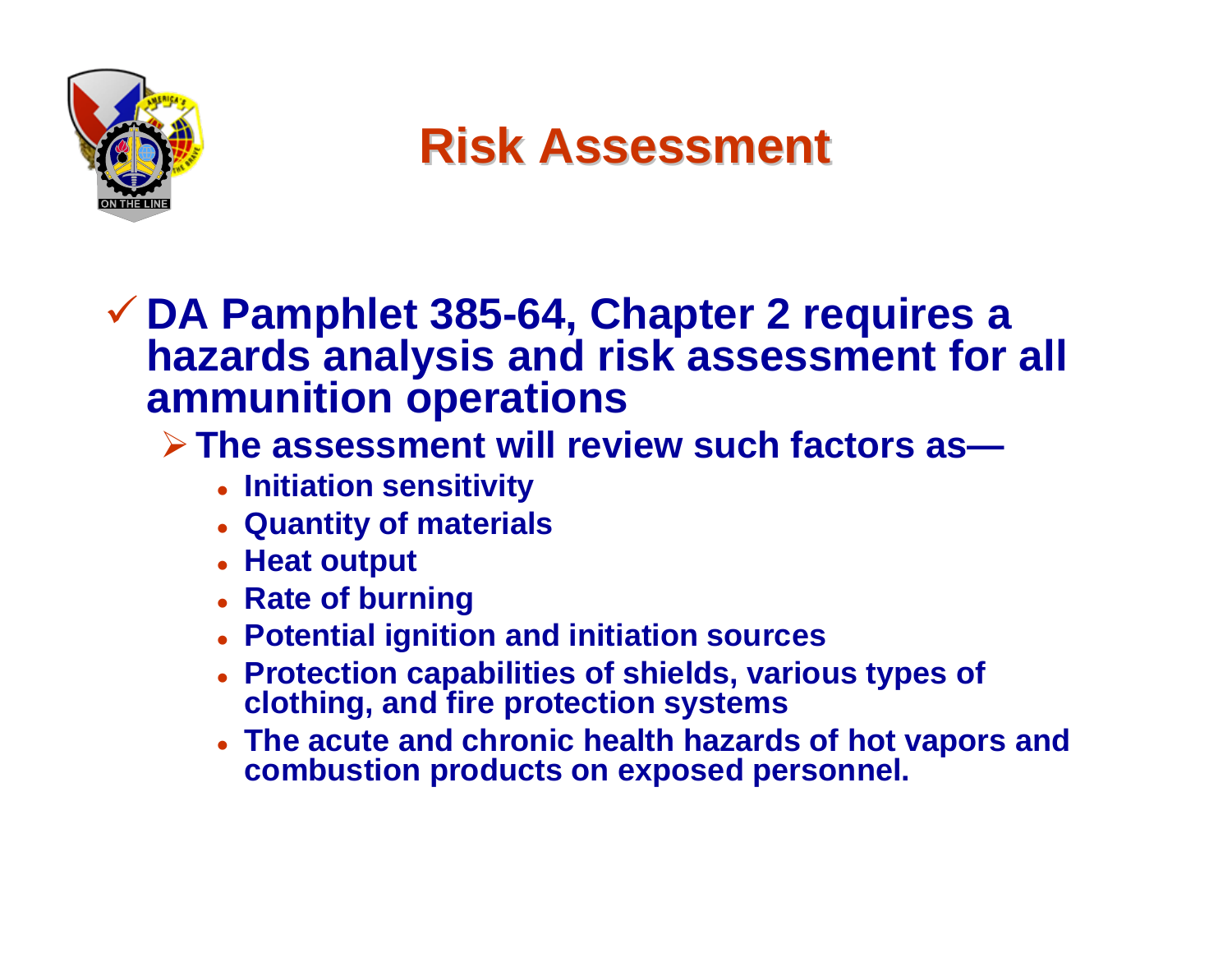

## **Army Risk Assessments Army Risk Assessments**

#### 9 **The official Army methodology for risk assessments is composite risk management as defined in Field Manual 5-19**

- ¾ **Not a "soldier-only" application**
- ¾ **Yes, it must be applied to demil operations**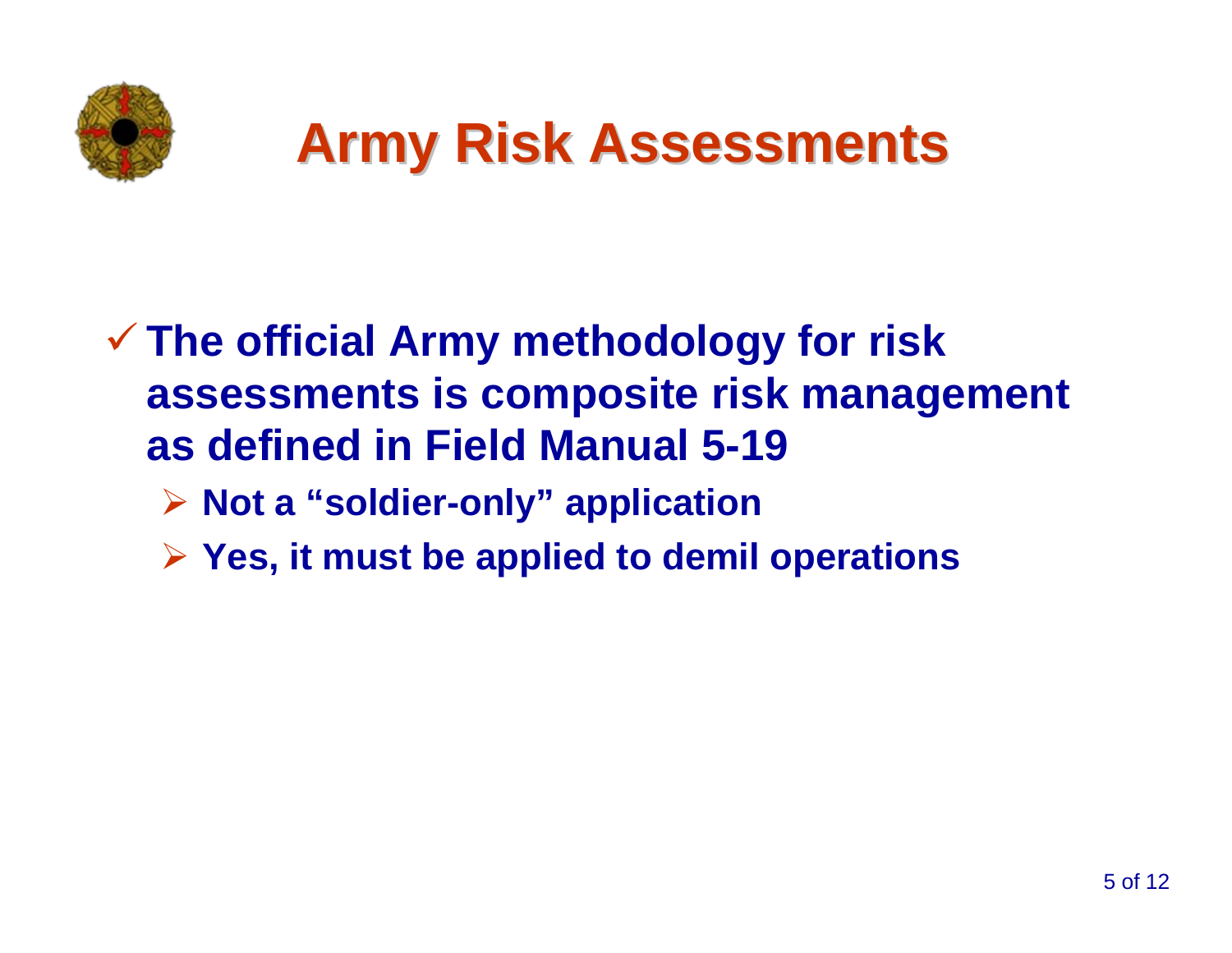

### **Composite Risk Management (CRM)**

9 **Composite risk management (CRM) is the Army's primary decisionmaking process for identifying hazards and controlling risks across the full spectrum of Army missions, functions, operations, and activities.**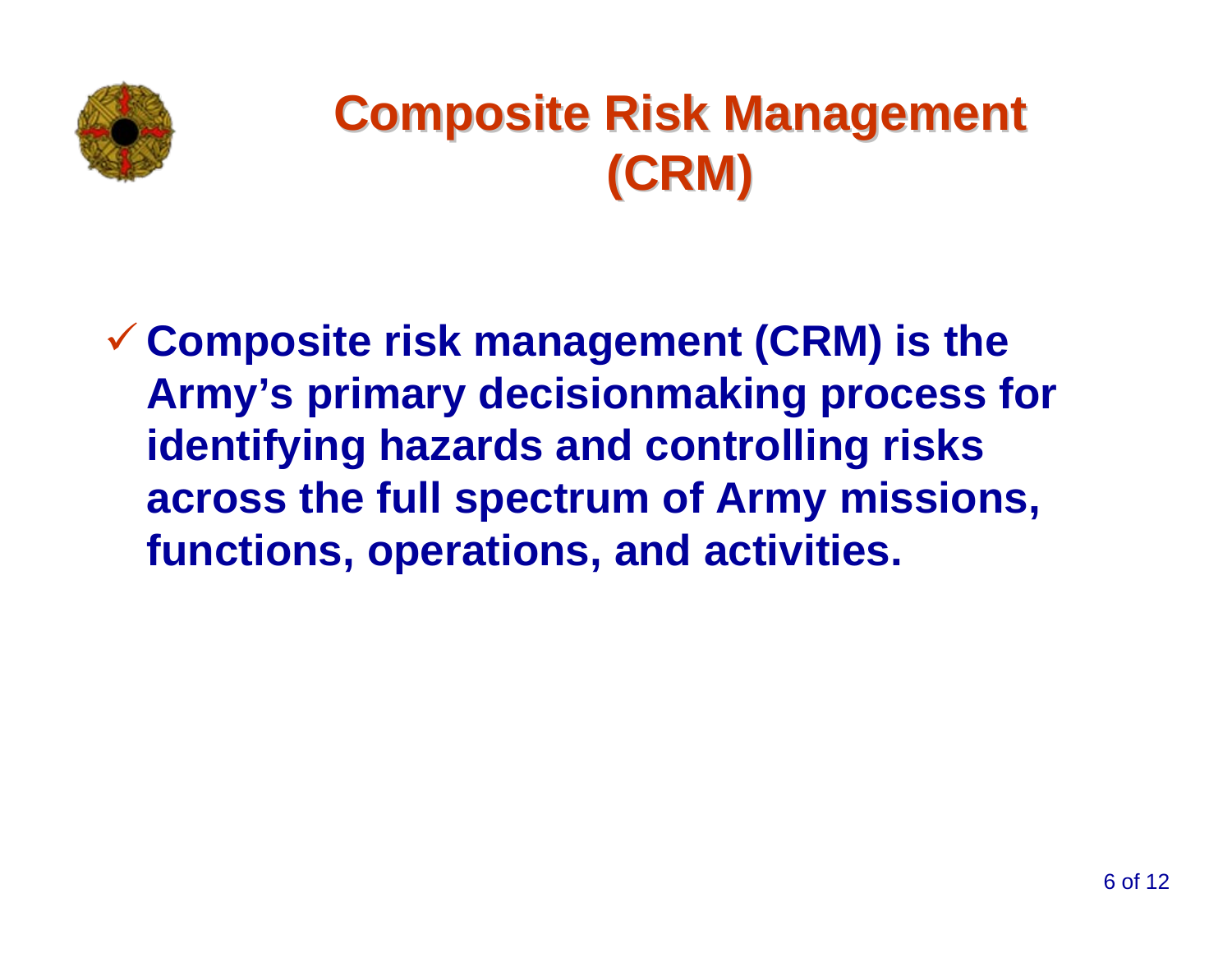

## **Definition of CRM Definition of CRM**

9 **CRM is a decision-making process used to mitigate risks associated with all hazards that have the potential to injure or kill personnel, damage or destroy equipment, or otherwise impact mission effectiveness.**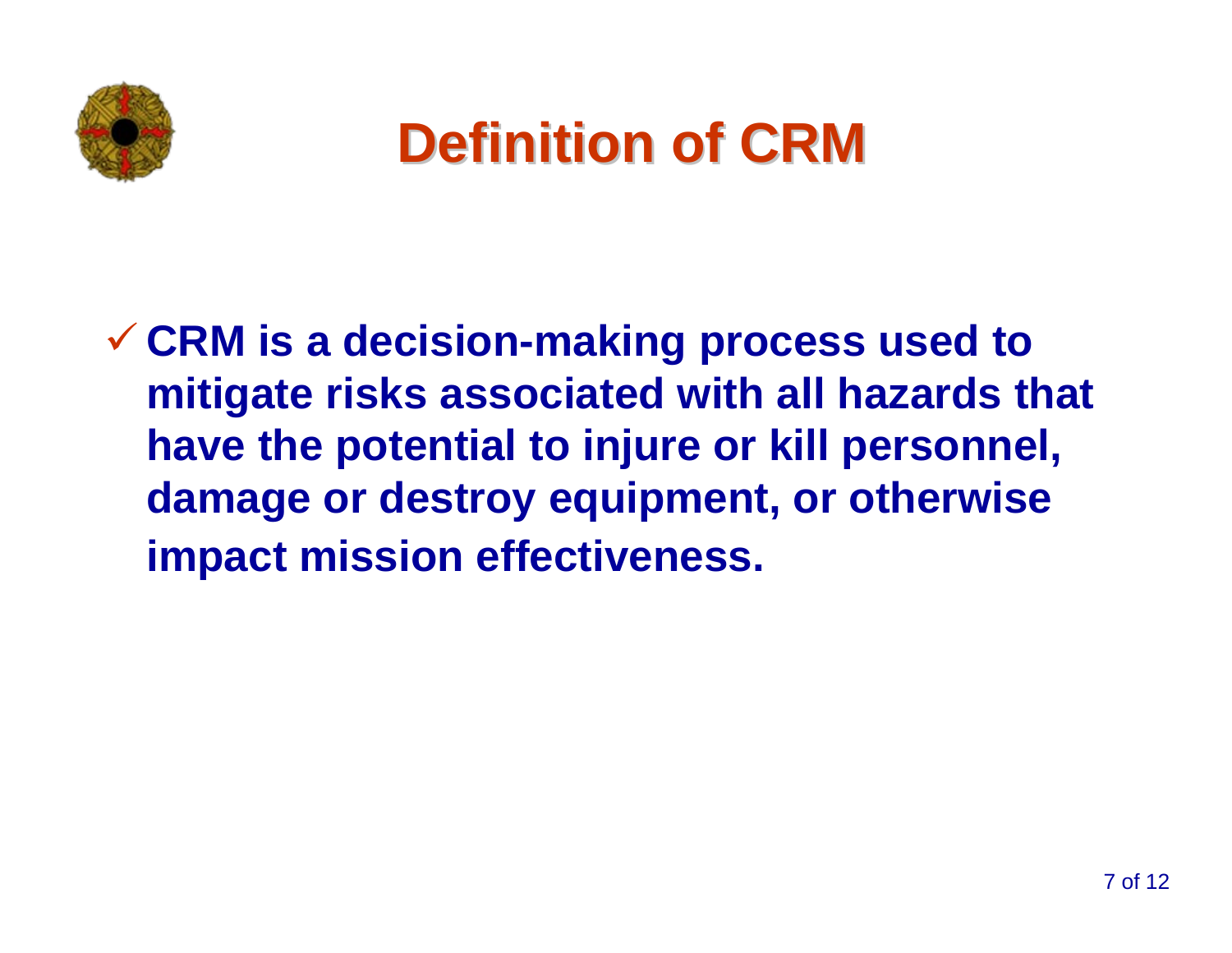



9 **In the past, the Army separated risk into two categories, tactical risk and accident risk. While these two areas of concern remain, the primary premise of CRM is that it does not matter where or how the loss occurs, the result is the same — decreased combat power or mission effectiveness.**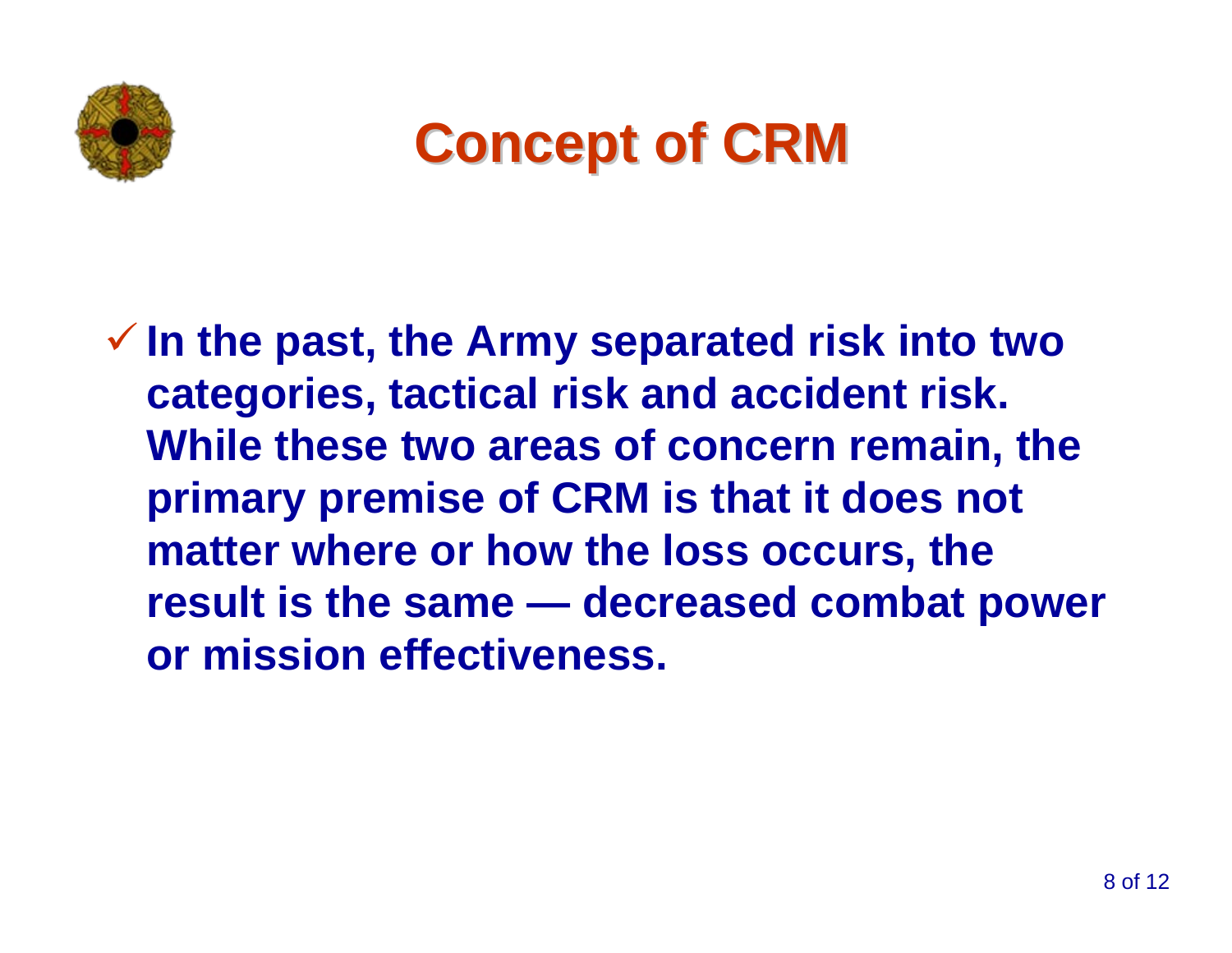

# **Guiding principles of CRM Guiding principles of CRM**

- 9 **The guiding principles of CRM are as follows:**
	- ¾ **Integrate CRM into** *ALL* **phases of missions and operations.**
	- ¾ **Make risk decisions at the appropriate level.**
	- ¾ **Accept no unnecessary risk.**
	- ¾ **Apply the process cyclically and continuously.**
	- ¾ **Do not be risk averse. Identify and control the hazards; complete the mission**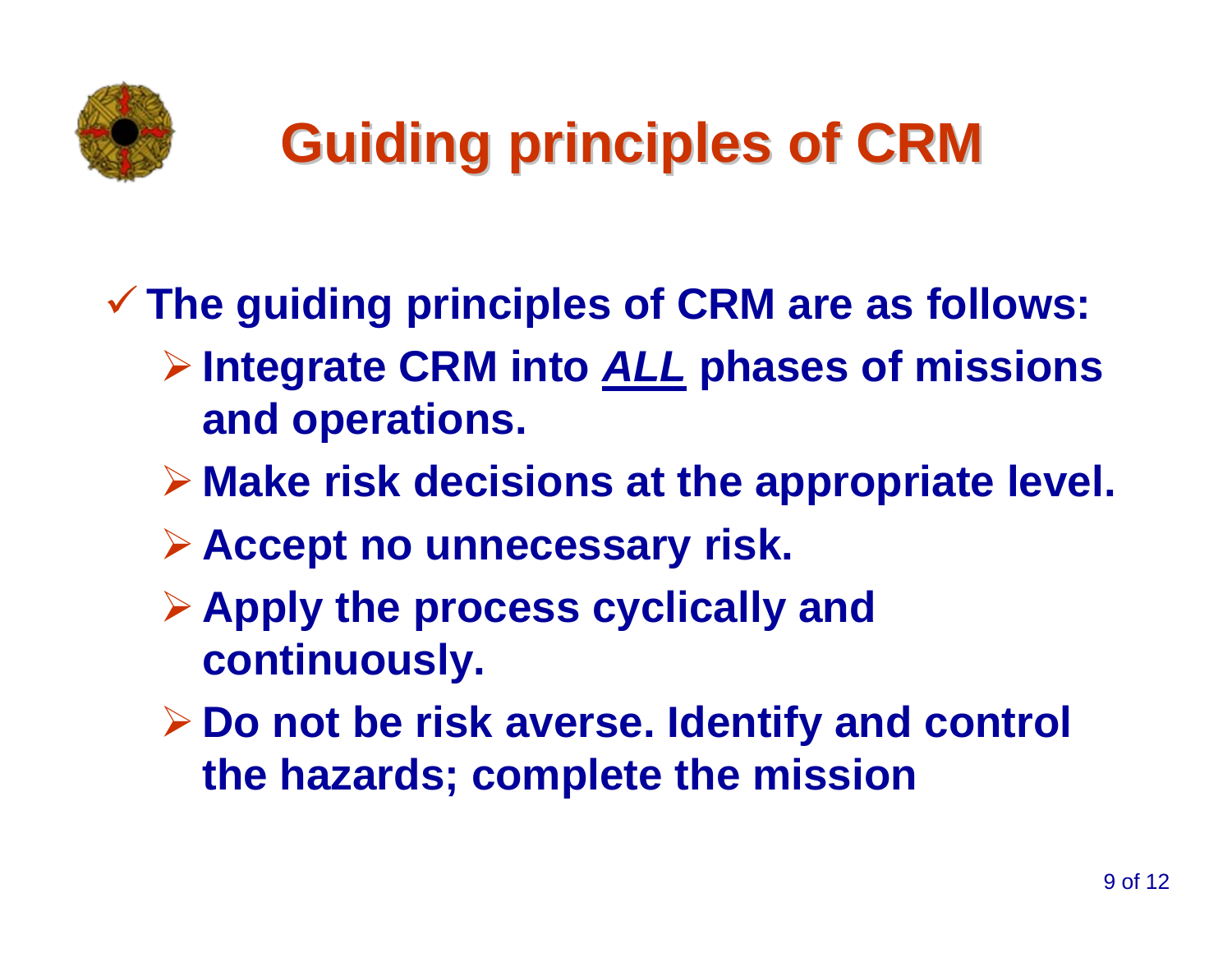

### **Operator Protection Operator Protection**

- 9 **A question frequently asked of USATCES is "Does this operation need to be performed remotely?"**
- 9 **DA Pamphlet 385-64, paragraph 18-3b does list some operations that must be performed remotely, otherwise personnel must be protected from overpressures above 2.3 psi, fragments with an energy above 58 ft/lbs, and thermal fluxes > .3 calories per cm2/sec.**
- 9 **The Hazard Analysis and Risk Assessment will identify these operations.**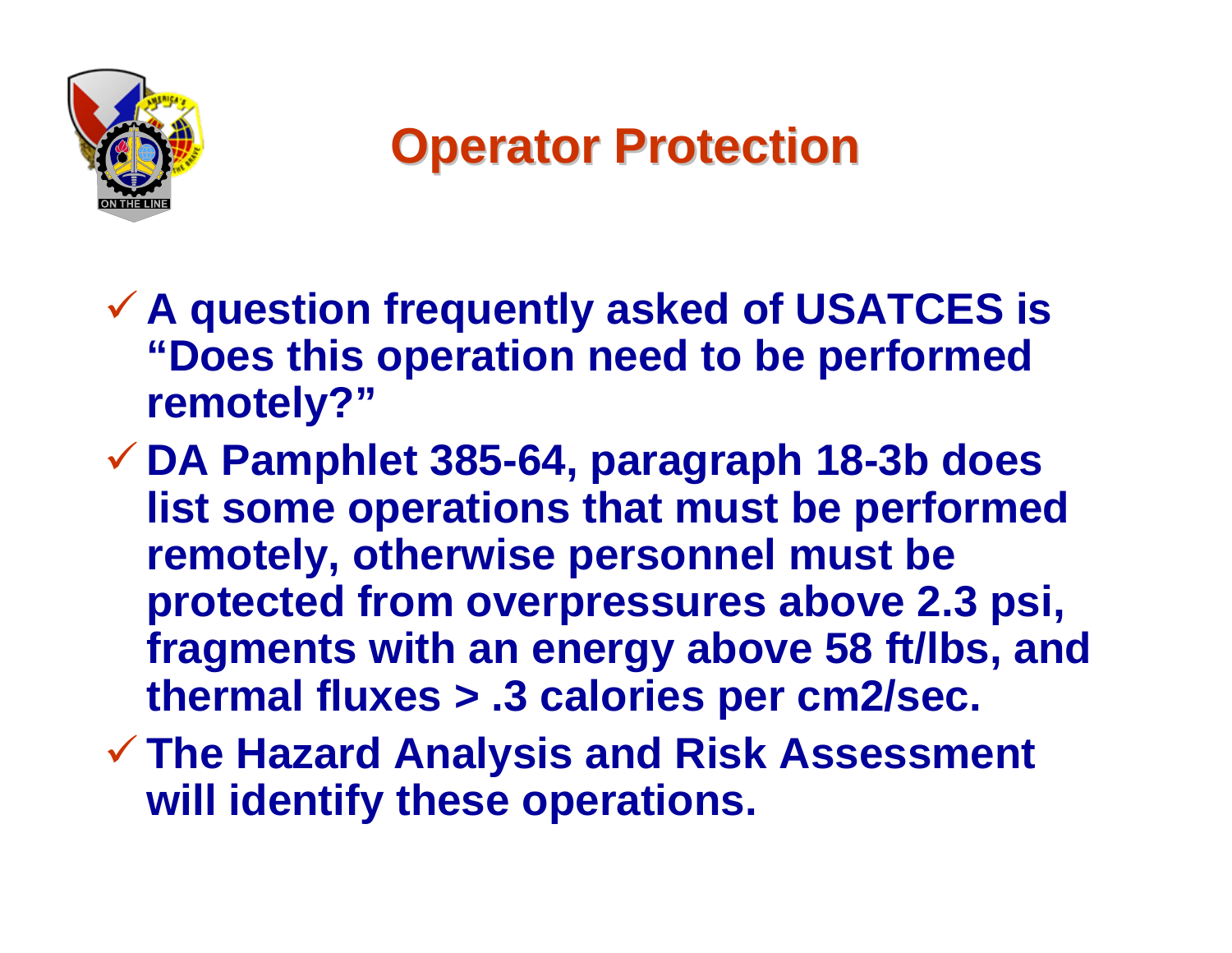

# **New Technologies New Technologies**

- 9 **New technologies must be reviewed to determine the levels of process energies being imparted and the initiation sensitivities encountered.** 
	- ¾**Testing provides useful data for the risk analyst.**
	- ¾**It is usually difficult to assess the risks of operations that have never been performed before.**
- 9 **Thorough analysis and reliable data are vital to the Risk Assessment process.**